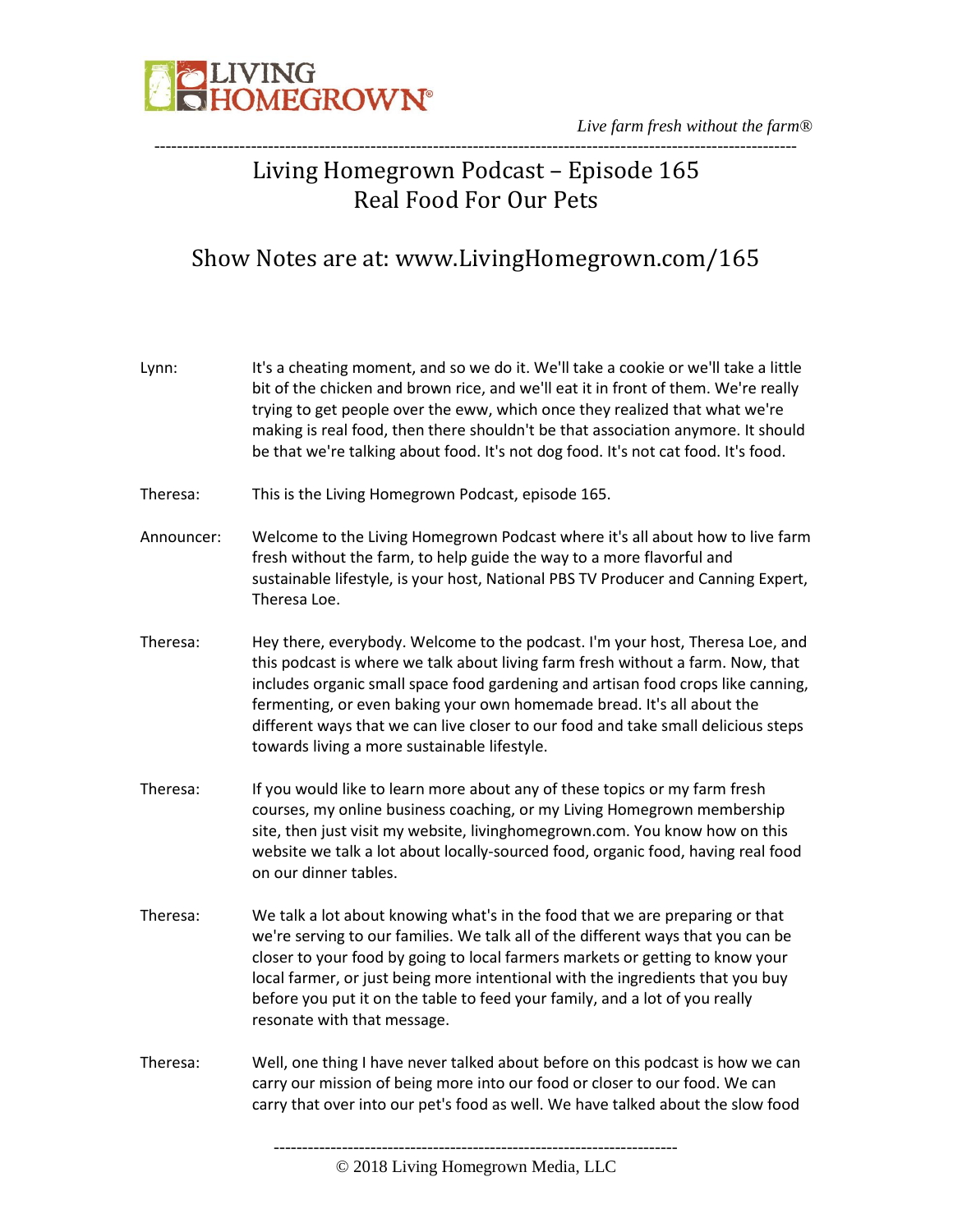

---------------------------------------------------------------------------------------------------------------- movement on this podcast and we've talked about making sure you can read and pronounce all the ingredients on what you're putting on the table. You know what? We should be doing this same thing with our pet food, especially if our pets are member of the family.

- Theresa: Now, if you are not into your pet being a member of the family, they're just a dog or a cat to you, then this episode probably will not resonate with you. For many people, their pets are part of their family and they want to have the healthiest lifestyle that they can for their pets, as well as their human family. That's what today's topic is about.
- Theresa: I brought on my friend, Lynn Felici-Gallant, and she is one of the co-owners of Paul's Custom Pet Food Company. Now, Paul is her husband, and they started this company about four years ago, but I have known Lynn forever. Way go way back. We were garden writers. That's how we first met each other, so she's very, very versed in gardening, organic gardening. She's absolutely one of us.
- Theresa: This venture started for them about three or four years ago where they started this company for creating real, locally-sourced, as close as they can be to locallysourced real food for pets and it has a very interesting story behind it. I want you to listen for several reasons.
- Theresa: I want to open your eyes to the idea of looking at what we're actually feeding our pets and to see if there are some adjustments that we can make to what we're feeding our pets so that they are getting the best nutrition and healthy food as possible. Even if you can't go out and purchase custom food like a company such as Lynn, I want to just to have you be looking at the ingredients so that you are trying to purchase the best food that you can within your budget.
- Theresa: We even go into some of the things that we can supplement food at home that are healthier snacks than what we would probably typically buy at the store. I want you guys to come to this conversation with an open mind just that we're going to have a better understanding of what our choices are so that we can make the best choices within our budget and our timeframe.
- Theresa: What you're going to learn in this episode is a new way at looking at how we feed our pets so that our pets are having real food too. We're going to talk about why slow and locally-sourced food can make such a difference in a pet's health. I want Lynn to tell you the cancer story of one particular dog that shifted everything for them and where that dog is today. Trust me. It's really cool because that dog is still with us.
- Theresa: I also chatted with Lynn about what's really in some of the store-bought food that we typically see on the shelves. Now, one thing that I know a lot of us do is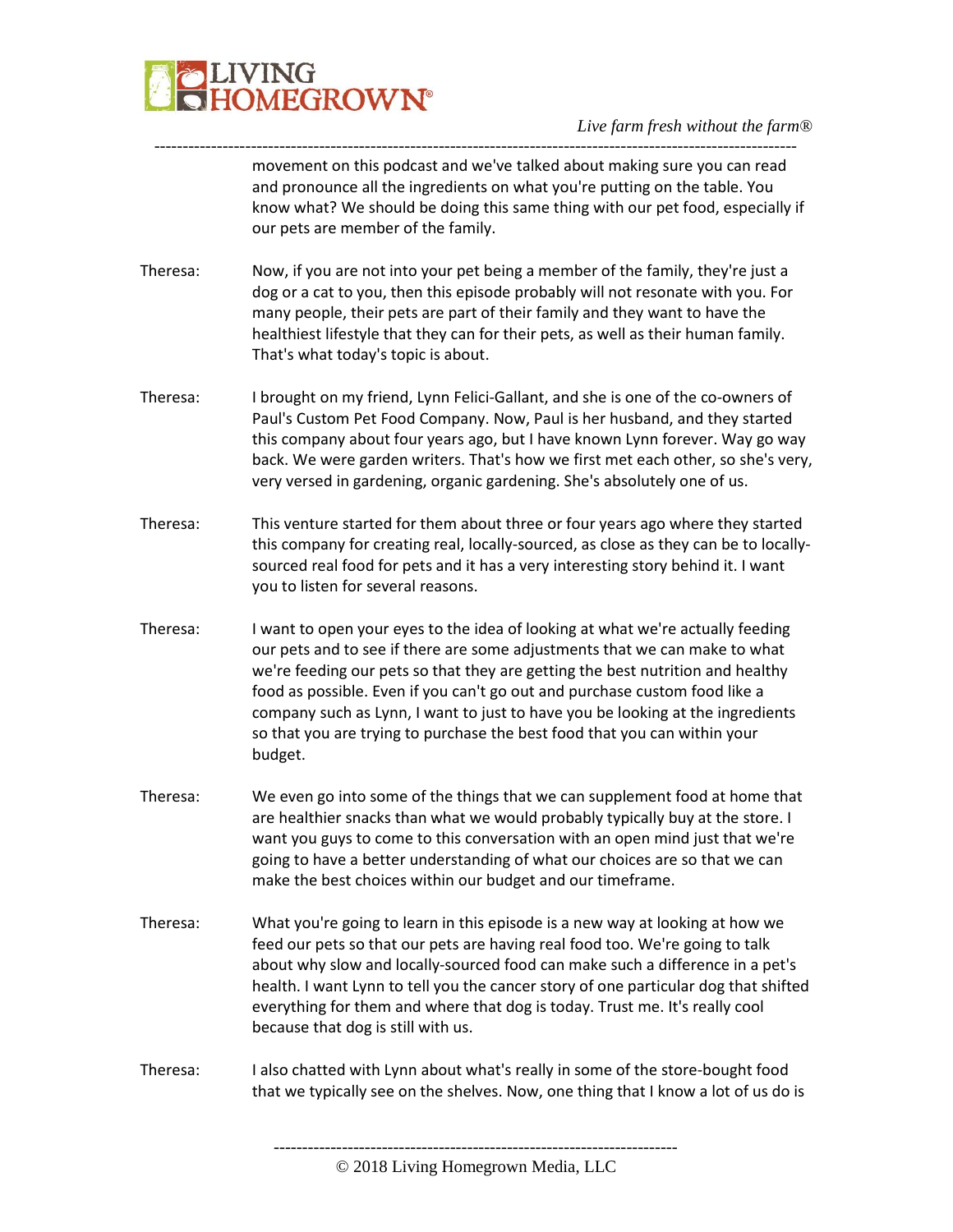

we may want to give our dogs some treats so we will purchase processed treats at the store, which is really the equivalent to like a bag of potato chips, okay? They are really junk food because there's nothing really nutritional in there when it is those treats.

Theresa: What Lynn is going to share with us today are some really cool simple treats that we can give our pet that we are probably growing in our backyard right now. Since so many of you are gardeners, we're going to talk about what is safe to feed our dogs and what is not. Lynn actually makes dog and cat food, but we focused more on dogs for today's episode.

-----------------------------------------------------------------------------------------------------------------

- Theresa: Then, we're also going to talk about where to look for help if you did want to shift to a more natural diet for your pet. There's some things you can make yourself and some things you'll need some help with. We do talk about that as well, just to get you started, to get your foot in the door.
- Theresa: As always, in the show notes for today's episode, I have everything that we talked about including a recipe that Lynn is sharing with us that is a little zucchini biscuit that we can make for our pets. To get to the show notes, you'll go to livinghomegrown.com/165 and everything will be there including a list of some bad foods for our dogs, some things that we may be growing in our garden that we should not be feeding our pets.
- Theresa: It was interesting as we were having this conversation, I told her about some of the things that my dog, if she ever gets into my vegetable garden, some of the foods that she goes for immediately, and Lynn told me that there are some things that she is eating that are not good for her. I want you guys to get a list of all those bad foods. That will be in the show notes as well at livinghomegrown.com/165.
- Theresa: We will also have a link in the show notes to some information Lynn has about byproducts in our dog food. All of that will be in the show notes. Now, before we get started, let me tell you a little bit more about Lynn. Lynn Felici-Gallant is an attorney, a garden designer, and a co-owner with her husband, Paul, of Paul's Custom Pet Food, based in Northwest, Connecticut.
- Theresa: Now, Paul's Custom Pet Food creates small batch, homemade, ethically-sourced dog food, treats, and custom pet food based on a unique dietary needs of companion animals. Now, she credits the couple's golden retriever, Hunter, for the start of the business, and her resulting passion for pet nutrition. Hunter was diagnosed with cancer when he was just three years old in the lower jaw of his mouth, and was given six months to live.
- Theresa: Today, he is going strong. He is 12-years-old, having survived cancer through a regimen of Chinese herbal medicine and food therapy. What we're going to

<sup>©</sup> 2018 Living Homegrown Media, LLC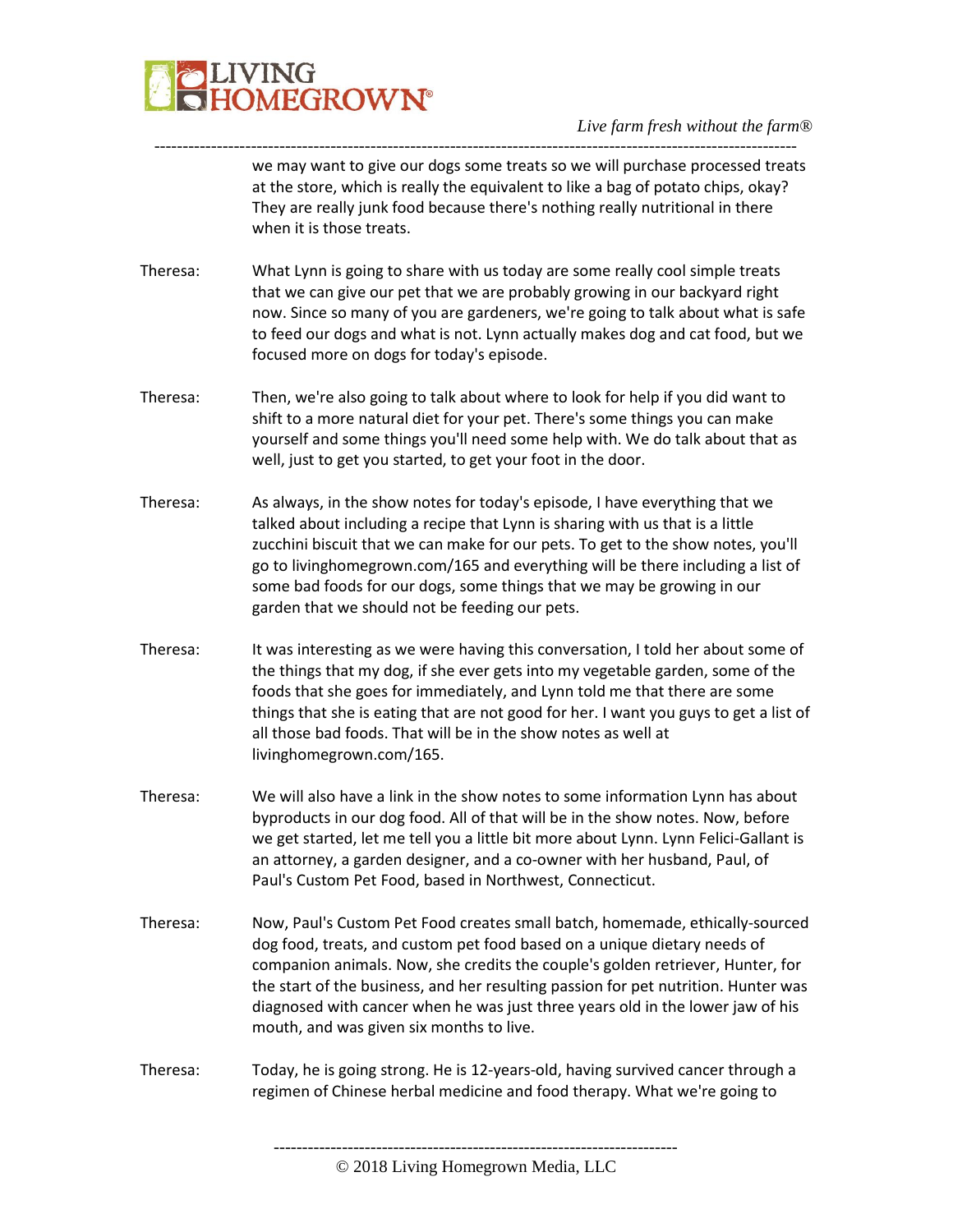

---------------------------------------------------------------------------------------------------------------- focus on today is the food therapy part. They completely revamped what he was eating so that he had no processed food. It was the best nutrition possible for him as a dog, and today, he is still going strong, and the cancer is still in remission, he never had surgery.

- Theresa: It's a rally fascinating story that I know you're going to love. Now, before we dive into the interview, I want you to know that today's podcast episode is brought to you by my Living Homegrown Institute, which is my monthly membership site where you can have access to an entire library of monthly master classes that will help you live farm fresh without the farm. Now, in the membership, we cover everything from how to grow heirloom tomatoes or growing food in straw-bales, to raising chickens, or making homemade cheese, or fermented vegetables.
- Theresa: Now, I believe that living in organic farm fresh lifestyle is really a journey in learning. Inside the institute, we cover learning like gang busters, but sometimes you don't know where to get some of your sources before you dive in to growing more food, or making more food, or just living a more balanced lifestyle. I've put together a brand new PDF resource guide. It's my farm fresh resource guide.
- Theresa: It has all of my favorite resources to help you live farm fresh without the farm. Now, all you have to do to get the resource guide is go to livinghomegrown.com/fresh. That's F-R-E-S-H, and the resource guide will be right there for you. Okay. Let's dive into this interview with my friend, Lynn Felici-Gallant, and we're going to talk about real food for your pets. Hey, Lynn, thanks so much for coming on the show today.
- Lynn: Thank you, Theresa, for having me. We're looking forward to talking with you.
- Theresa: Good. Well, you and I have been friends for so long, and I've watched you on this journey, and I'm excited to talk about this. Before we dive into the full story and all the information that I wanted to cover today, could you just give everyone a little bit of like a description of what your company, Paul's Custom Pet Food Company, could you just describe what it is that you guys do?
- Lynn: Sure. We started Paul's Custom Pet Food in 2014 as a custom pet food company where we worked with veterinarians exclusively to prepare foods that they recommended for their clients, for their pet clients, based on their individual needs. Then, we morphed into a company with where we sell now, we make, we source, and we make, and we sell fresh pet food toppers. We now also provide custom food for cats and dogs with special dietary needs.
- Theresa: Very good. Now, I think it's so cool. What I want to make sure everyone wraps their head around is that your food is all locally-sourced and it's less processed.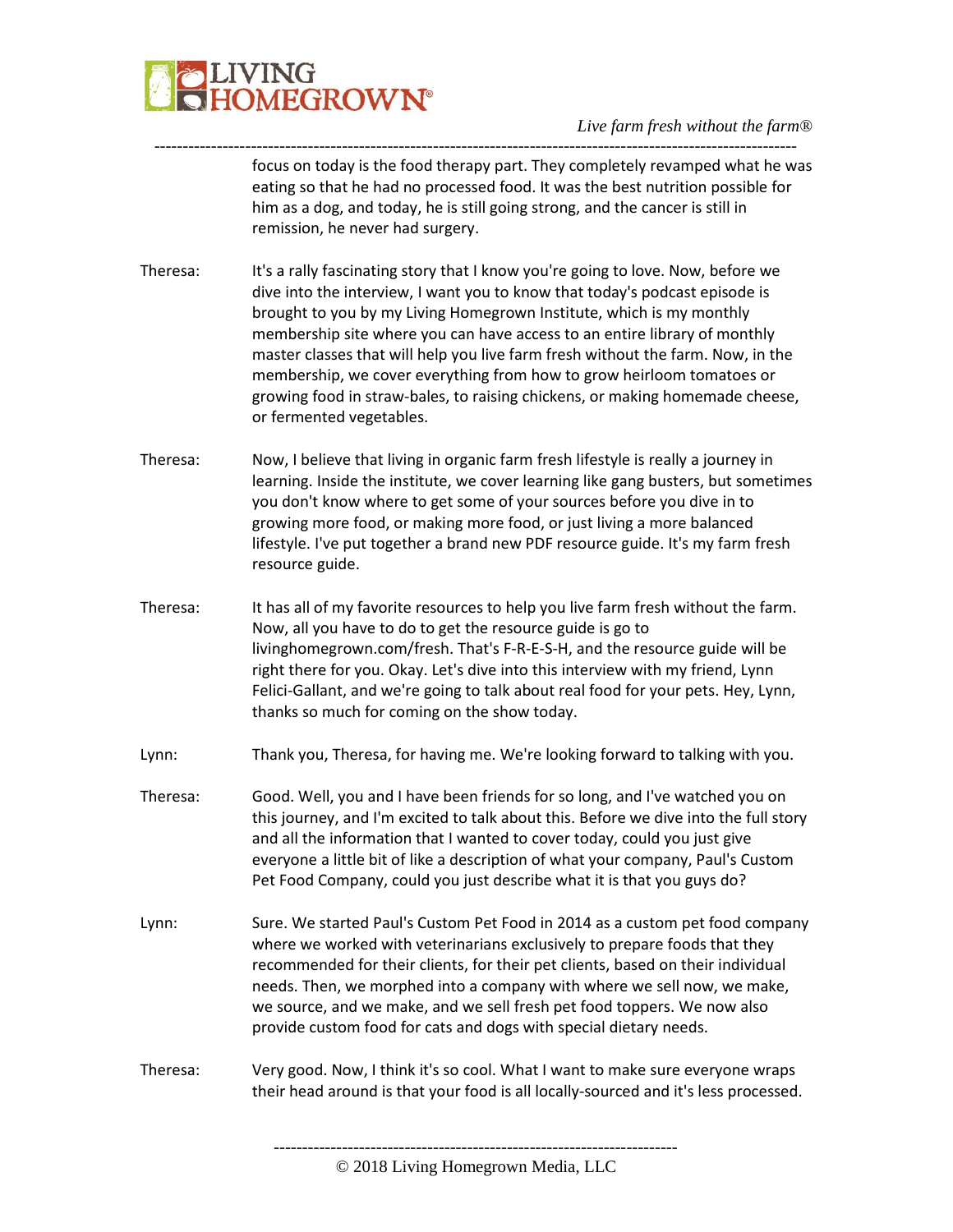

|          | It's really like the same food that we, especially my listeners, try to feed our<br>families, but it's for your pets. Isn't that right?                                                                                                                                                                                                                                                                                                                                                    |
|----------|--------------------------------------------------------------------------------------------------------------------------------------------------------------------------------------------------------------------------------------------------------------------------------------------------------------------------------------------------------------------------------------------------------------------------------------------------------------------------------------------|
| Lynn:    | It is.                                                                                                                                                                                                                                                                                                                                                                                                                                                                                     |
| Theresa: | Yeah.                                                                                                                                                                                                                                                                                                                                                                                                                                                                                      |
| Lynn:    | I wish we could say that it is all locally-sourced. We tried to get as many locally-<br>sourced ingredients as possible, primarily the meats, the proteins, because they<br>are really critical to pet food. Our meats are primarily locally-sourced. We<br>literally go to the farm. We pick up. I think my husband Paul is doing that today,<br>picking up 100 pounds of ground beef from a farm within 10 miles, and the<br>vegetables we use are also locally-sourced.                 |
| Lynn:    | When I say to the extent we can, it's because we live in New England, and we<br>are still a small company, so we have an issue with space. We get as much as we<br>can from local farmers during the growing season and we will put up what we're<br>not able to use, or in anticipation of the winter. Sometimes we have to resort to<br>that second tier but it's always human grade ingredients. It's all exactly what a<br>chef would get from a restaurant.                           |
| Lynn:    | It's actually better than most restaurants served. Yes, our philosophy is that we<br>are an extension of the human food movement or the local food movement,<br>and try to source as much as possible that way.                                                                                                                                                                                                                                                                            |
| Theresa: | Yes, absolutely. You hit on something I was going to hit on during our interview<br>and that is that I know some chefs who shopped at local farmers markets or<br>who have restaurants, and they have relationships with their local farmers, and<br>you guys do too. You are doing exactly what a chef does for humans but you are<br>the chef for people's pets, their dogs and cats.                                                                                                    |
| Theresa: | That's why I was so excited when you started going into this because there's the<br>slow food movement. We're all going for real food. We're wanting to make<br>things from scratch, and yet, we aren't doing that for our pets. We go to the<br>grocery store or to the pet store, and we buy things off the shelf, and really, I<br>learned through you how much I was really feeding my pets junk food that I<br>wouldn't feed my family junk food, but I was feeding my pet junk food. |
| Theresa: | We're going to talk about that. That's why I love your mission. I love what you<br>guys are doing, and I just want to really have this conversation to open people's<br>eyes to how they can have a healthier diet for their pets, and we'll talk all<br>around how we can do that. I think what's really cool about what you're doing<br>and with your story is how you guys got into this because, like you said, you just<br>started this in 2014.                                      |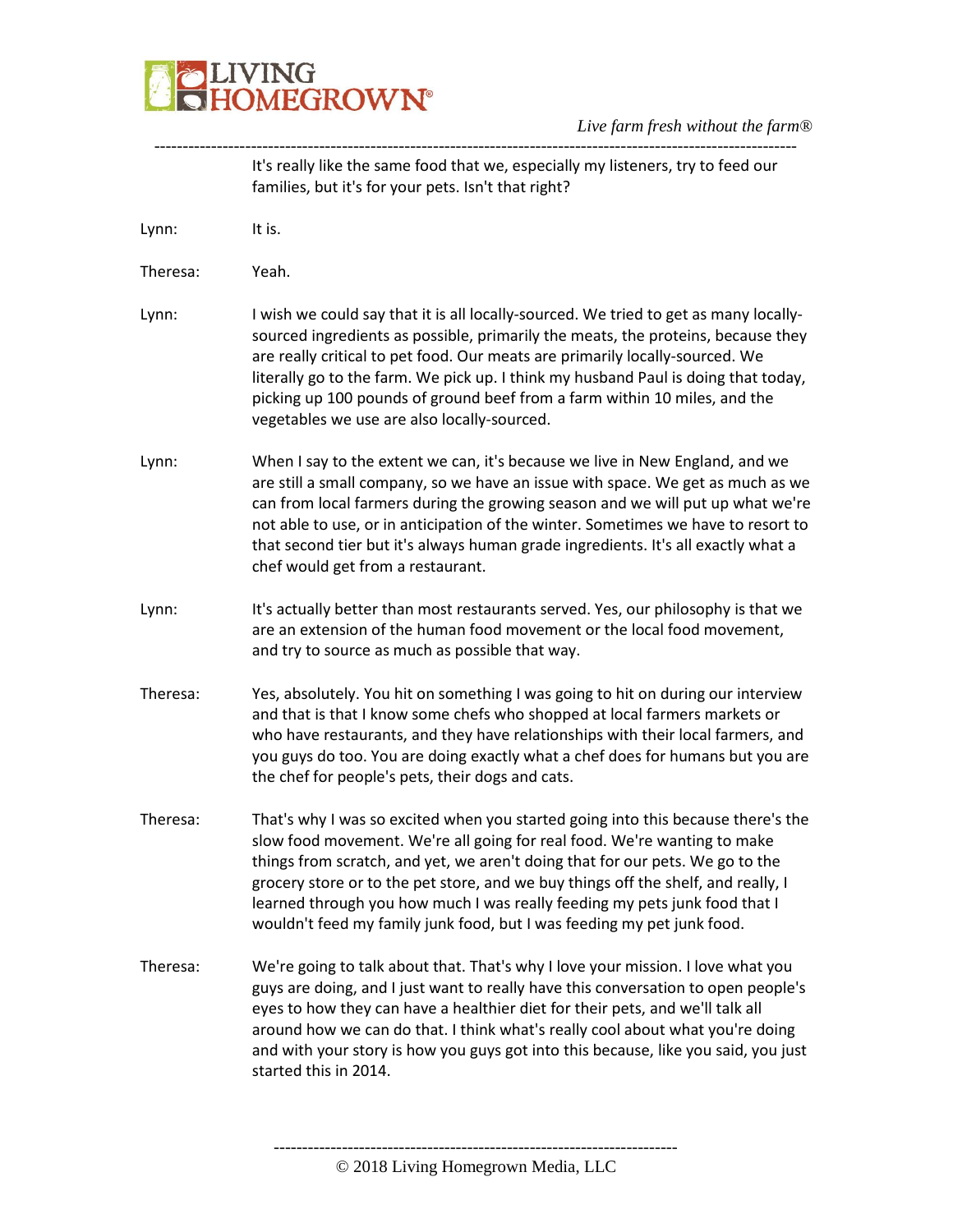# **BELIVING**<br>**BELIVING**<br> **BELIVING**

| Theresa: | You guys had full careers before that and it was really your dog, Hunter, that got<br>you on this road. Could you just tell that story as to how this call came about,<br>how you even realized that this was a thing?                                                                                                                                                                                                                                                                                                                                                                                                |
|----------|-----------------------------------------------------------------------------------------------------------------------------------------------------------------------------------------------------------------------------------------------------------------------------------------------------------------------------------------------------------------------------------------------------------------------------------------------------------------------------------------------------------------------------------------------------------------------------------------------------------------------|
|          |                                                                                                                                                                                                                                                                                                                                                                                                                                                                                                                                                                                                                       |
| Lynn:    | Absolutely. I tell that story almost every day and it still gives me the chills. In<br>2010, Hunter, at three and a half years old, he's a golden retriever. At three and<br>a half years old, he was diagnosed with cancer. It was a fibrosarcoma, which is a<br>cancer in the tissues, and his was I say, happily, and manifested it as a tumor in<br>his lower jaw and left-hand jaw.                                                                                                                                                                                                                              |
| Lynn:    | We were given the diagnosis and we were told that it was a really serious<br>cancer, and that we had to go from our traditional vet recommended that we go<br>to Boston to a very reputable and terrific animal hospital called the Angel<br>Animal Hospital. There, we met with a team of oncologists who told us that it<br>was a really serious cancer and that he had six months to live, unless we<br>pursued surgery to start, and the surgery entailed removing his jaw.                                                                                                                                       |
| Lynn:    | For anyone who knows a golden retriever, they live for their mouths. That's<br>what they do. They're retrievers. They're completely trained and driven by their<br>mouth. They eat. Of course, they all eat, but they are tennis ball dogs. They are<br>stick dogs. They are dogs that the idea of taking his jaw out, his lower left jaw<br>out, was just devastating. We knew it would be devastating to him as a baby<br>really, a three and a half year old. It was a horrible journey home.                                                                                                                      |
| Lynn:    | My husband and I, and Hunter in the car, just cried all the way from Boston back<br>to New Hampshire where we were living at that time, and made the decision<br>after so much discussion that we weren't going to do that to him. He was too<br>young. It's interesting it wasn't a question of finances then. People have asked<br>us that because as you'll hear, we entered into a holistic therapy that certainly<br>wasn't cheap.                                                                                                                                                                               |
| Lynn:    | What we had decided, just the two of us, was that we would just give him a<br>great life. We would love him and just be with him until the end. We were told<br>the end would be six months. Of course, I put it out on Facebook looking for all<br>kinds of sympathy. A friend of ours sent me a private message and said, "Are<br>you willing to see a holistic veterinarian for a second opinion?" We said, "Of<br>course." The very next day, we had an appointment with a veterinarian who<br>practices Chinese veterinary medicine, which is based on all eastern principles<br>of medicine and energy healing. |
| Lynn:    | She asked us. She did a review of his charts, a review of the biopsy, and she<br>asked if we were willing, one, to cook for him or to prepare his food. Two, if we<br>were willing to embark on the regimen of herbal medicine. We said, "Yes." That<br>was the beginning of the story. We did whatever she said. We did. We walked                                                                                                                                                                                                                                                                                   |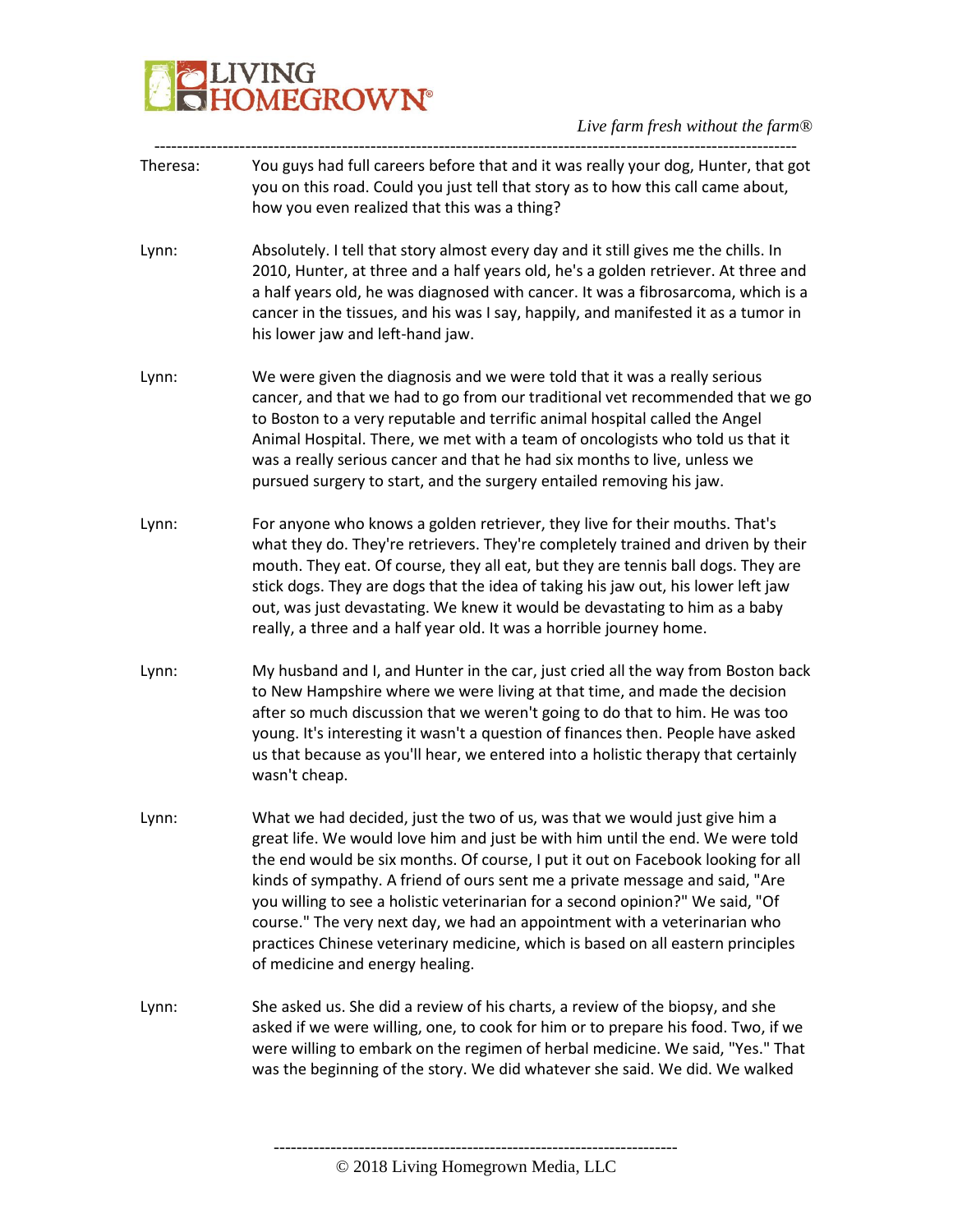

---------------------------------------------------------------------------------------------------------------- him every night. We changed his food. She gave us a recipe based on his chi, which is so interesting. We didn't know any of this.

- Lynn: Yes, we followed her recommendations. He was eating real food and he was on all eastern herbal medicines that if you asked me the name of, I could not pronounce, but intensive, and really intensive medications. Three, four, five, and then she prescribed different levels. This went on for a good year and a half. After a year, the tumor shrunk. It disappeared. We became really convinced in this idea of plant-based medicine and food therapy, which was based on Chinese medicine.
- Theresa: Wow. Wow. How old is Hunter now?
- Lynn: He'll be 12 in October.
- Theresa: I know you always say that when people meet him, they always think he's younger than he is because he's always so energetic and he still eats food that you prepare for him.
- Lynn: Correct.
- Theresa: Yes.
- Lynn: He is no longer on any herbal medicines. He hasn't needed to be. He is on all fresh food. We have a fresh food diet. Actually, a lot of it is the original recipe and that Hanna, Dr. Wells prescribed, and we supplement that with what it might be missing to balance it for all of his nutritional needs. We supplement that with just a couple of things, all plant-based again, kelp, and actually the only synthetic is a Vitamin D, a little drop of Vitamin D, and he's good to go.
- Theresa: Wow. Well, I know when I've read some of the ingredients of some of your foods, it's like it sounds delicious. I know like you probably don't put spices in there because the dogs don't need the spices, but I'm just thinking, a little salt and pepper and this would be really good.
- Lynn: It's funny you should say that. Paul is very particular and has ... super organized, which is making him a very good canine chef. Everything is just portioned out perfectly. One time, prior to our entering the business, he had made Hunter's food and there were 14, a little tub, little containers in the freezer. Honestly, Theresa, I was hungry one night and I put a little salt and pepper. It was a chicken with brown rice, kale, apples, this is another recipe.
- Lynn: Actually, I remember now. It was not Hunter's. It was another recipe. There's chicken, brown rice, kale, apples. It was delicious. I put a little salt and pepper on it, and Paul comes home and said, "Wait a minute, there's one missing."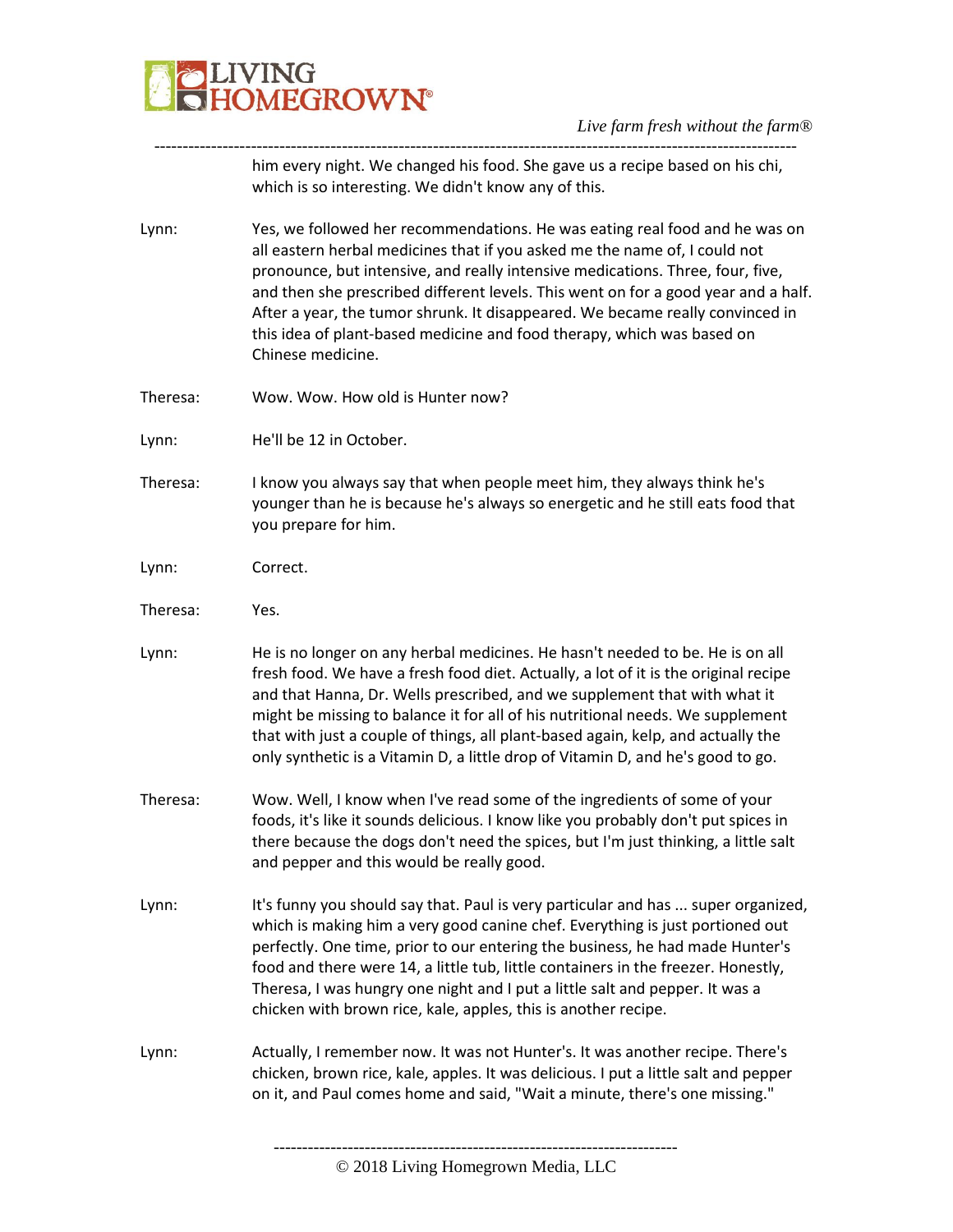

| Theresa: | You were found out.                                                                                                                                                                                                                                                                                                                                                                                                                                                                               |
|----------|---------------------------------------------------------------------------------------------------------------------------------------------------------------------------------------------------------------------------------------------------------------------------------------------------------------------------------------------------------------------------------------------------------------------------------------------------------------------------------------------------|
| Lynn:    | I was discovered. I had to confess that I ate the dog food.                                                                                                                                                                                                                                                                                                                                                                                                                                       |
| Theresa: | That is so funny. That is so funny, but I think I would too, because I look at what<br>the ingredients are and it really  It's like people food, but it's like not just<br>people food, but people food that is not processed, and people food that is<br>what we would be going to the farmers market and collecting all the<br>ingredients, and coming home and making for our family.                                                                                                          |
| Theresa: | This all makes perfect sense to me that this made such a difference for Hunter.<br>It's like you realized that real food was benefitting him just like it benefits us.<br>When I watched you on this journey, I was like, "Why didn't I ever really think<br>about this?" We just don't think about this. It's like, "Well, of course, like duh."<br>Of course, it would be better for them.                                                                                                      |
| Theresa: | We always think that when we're going into the store and we're buying<br>something off the shelf that, "They probably formulated the perfect balance of<br>vitamins and nutrition, and they may have with the artificial things that they've<br>put in there." When I started watching what you were going through and<br>reading articles, I was a little shocked by what was actually in the pet food that<br>most of us feed our pets.                                                         |
| Theresa: | It started me on a quest for actually reading all the ingredients, and I think that<br>with people doing nothing else, I want them to definitely start thinking about<br>what they're pulling off the shelf, because a lot of times it's all about saving<br>money and some of the things that are in there are not things that we would<br>ever eat. I'd love to chat a little bit about the standard American dog diet for a<br>minute because I think it can be a little surprising to people. |
| Theresa: | Like, what are some of the things that are typically in the everyday dog food<br>that we might find at the store?                                                                                                                                                                                                                                                                                                                                                                                 |
| Lynn:    | Well, let me tell you first, that unless the food is determined by the USDA to be<br>human grade, it's not, then everything else is not edible for humans. That's like<br>the beginning. I don't know if that made sense, but-                                                                                                                                                                                                                                                                    |
| Theresa: | Yes, it did. You're saying that if it doesn't say that it's human-grade food, we<br>shouldn't be eating what's on the shelf for our dogs because it wouldn't be good<br>for us?                                                                                                                                                                                                                                                                                                                   |
| Lynn:    | Correct.                                                                                                                                                                                                                                                                                                                                                                                                                                                                                          |
| Theresa: | Yeah.                                                                                                                                                                                                                                                                                                                                                                                                                                                                                             |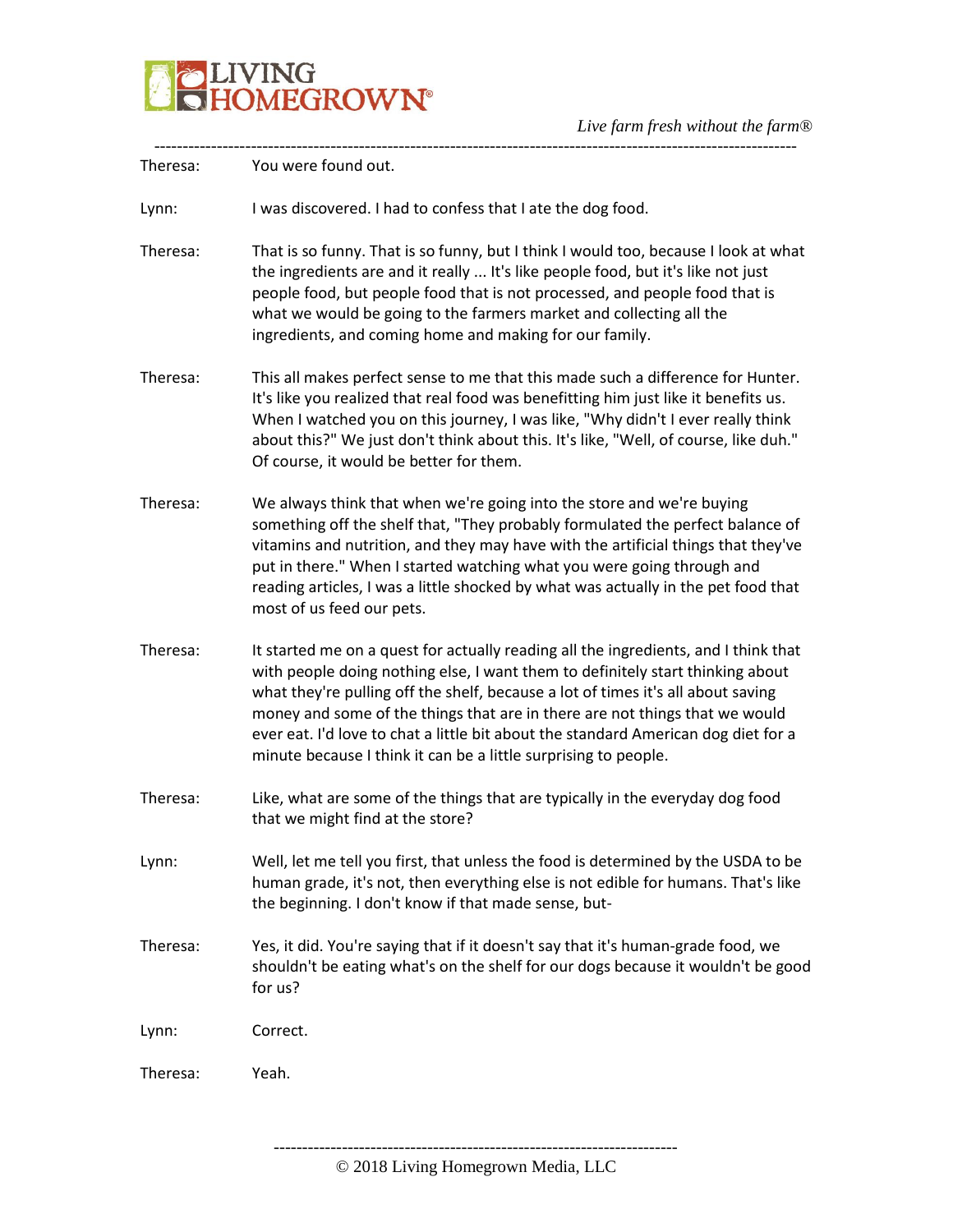

| Yes, and the more you know, the less you want to eat it.                                                                                                                                                                                                                                                                                                                                                                                                                                            |  |
|-----------------------------------------------------------------------------------------------------------------------------------------------------------------------------------------------------------------------------------------------------------------------------------------------------------------------------------------------------------------------------------------------------------------------------------------------------------------------------------------------------|--|
| Right. Not that I'm saying, "Let's all go out and eat dog food," but it just shows<br>Theresa:<br>that if I wouldn't feed it to myself, it makes me a little nervous about feeding it<br>to my dog.                                                                                                                                                                                                                                                                                                 |  |
| Exactly. Actually, what's interesting about what you're saying is one of the fun<br>parts of what we do is education. I mean, we'd love to educate people. I think<br>there's a number of things that goes on. One is that that we have a perception<br>that dog food and cat food is like, eww. Now, we've accepted that, which is just<br>very weird. We all understand it's not something we'd want to eat for the most<br>part.                                                                 |  |
| We've accepted that as a culture and there's a whole history and evolution as to<br>how that happened, which is probably more than we can get into here. One of<br>the funniest things I do is, and Paul does this as well, is when we  We sell at<br>farmers market. Again, we're part of that local food movement. When a kid<br>comes up to the table and they say, "You have dog biscuits or you have dog<br>food?" We say, "Yes." They say, "Cool." Then we say, "Do you want to try<br>some?" |  |
| Their eyes must get big and they're like, "What?"<br>Theresa:                                                                                                                                                                                                                                                                                                                                                                                                                                       |  |
| They're like, "No." There you know right away that there's an educational<br>opportunity, right?                                                                                                                                                                                                                                                                                                                                                                                                    |  |
| Theresa:<br>Yes.                                                                                                                                                                                                                                                                                                                                                                                                                                                                                    |  |
| It's a moment. It's a cheating moment and so we do it. We'll take a cookie or<br>we'll take a little bit of the chicken and brown rice, and we'll eat it in front of<br>them. We're really trying to get people over the eww, which once they realized<br>that what we're making is real food, then there shouldn't be that association<br>anymore. It should be that we're talking about food. It's not dog food. It's not<br>cat food. It's food.                                                 |  |
| It's real food like what-<br>Theresa:                                                                                                                                                                                                                                                                                                                                                                                                                                                               |  |
| Real food.                                                                                                                                                                                                                                                                                                                                                                                                                                                                                          |  |
| Right, which is a term that my audience understands because we talk about real<br>Theresa:<br>food. If you're going to make your own yogurt versus store-bought, or you're<br>going to cook from scratch, we're talking about making real food where you<br>know all the ingredients that you're putting on your table for your family. What<br>we're talking about here is the same thing where you're going to know all of the                                                                    |  |
|                                                                                                                                                                                                                                                                                                                                                                                                                                                                                                     |  |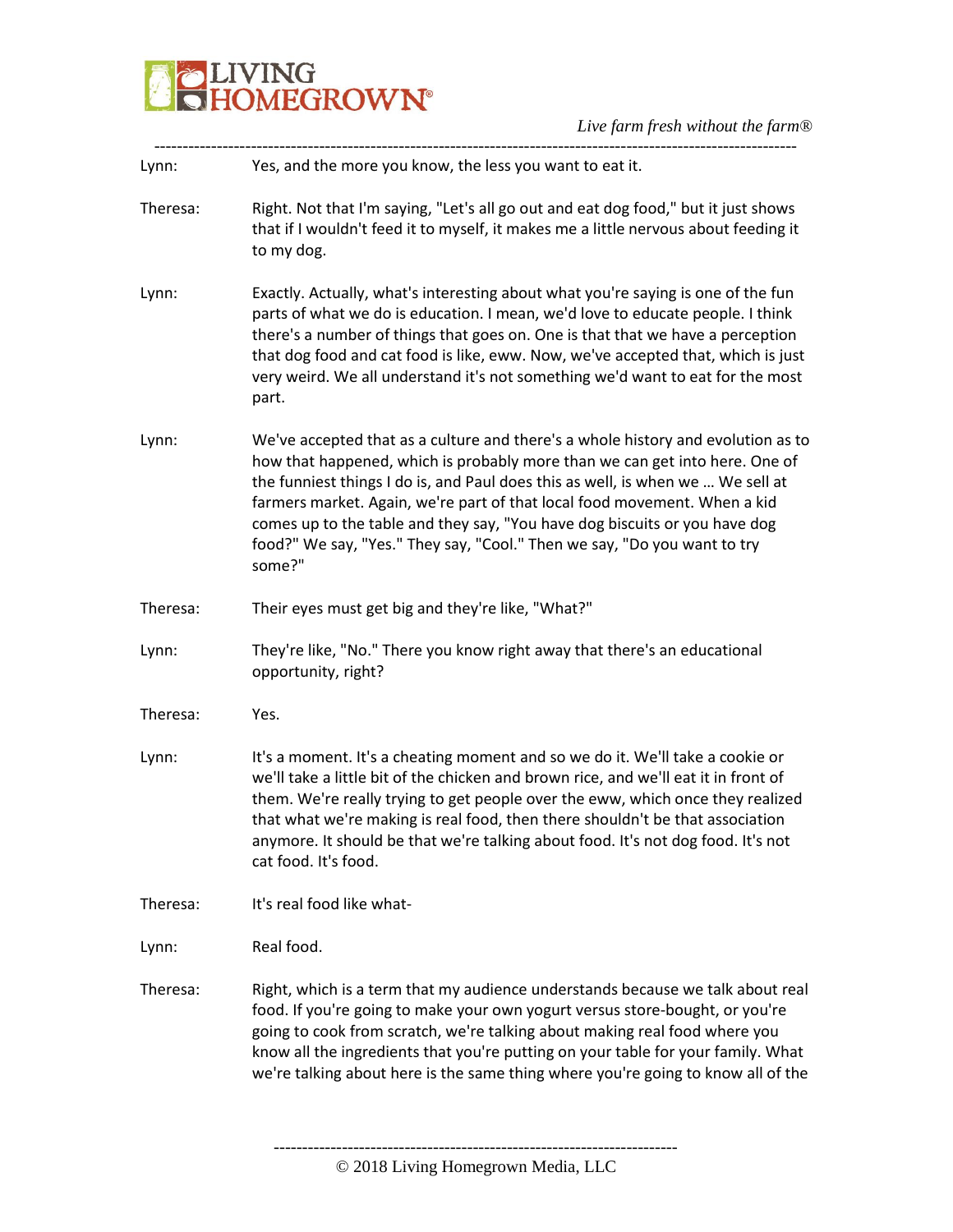

---------------------------------------------------------------------------------------------------------------- ingredients or understand to be able to read and pronounce all the ingredients that you're feeding to your pet.

Lynn: Yep, absolutely. That's exactly it.

Theresa: Yeah. When we look at the dog foods, one of the things that I noticed was that they have a lot of things called byproducts and fillers, and that's what we're talking about that's like they do that too. It makes it cheaper, right? Just to extend what the good stuff, they add in a bunch of junk to fill it out.

- Lynn: Sure. I have to be a little careful here as a business owner in the industry. Generally speaking, there's meats and poultry, and that's the top. That's the cream of the crop, pets, dogs and cats. We're talking about companion animals. Dogs and cats are at the very least omnivores, if not carnivores. You want clean meat and that means the exact same clean meat that we would eat.
- Lynn: When you get into by product, it gets a little bit more complicated because byproducts can be good or bad. For example, liver is a byproduct. Heart is a byproduct. Kidney is a byproduct, but so as the beak, so as hooves, so as the lungs or the spleen, or the brain. This gets gross, but unless your pet food bag or can, or label specifies what that byproduct is, you don't know. For example, liver screen. We have liver in our recipes, in our beef recipes, and our chicken recipe.
- Lynn: Terrific, as long as it's clean liver. This is again goes to the sourcing. We source as locally and ethically as possible, so we know that these are clean meats that we're humanely raised. Liver, heart, kidney, those are all terrific nutritional parts, byproducts, if you will, for an animal, for your pets. Unless the bag says or the can says, "Liver, heart," you're not going to know what by product it is and it could include some of the other things.
- Theresa: Yeah. That brings up a good point also with so many of my listeners are trying to avoid industrially-raised meat. They don't want a shot full of antibiotics. They want them humanely-raised. That's one of the reasons why they go for locallysourced or at least so that they know the farmer, and they know how those animals were treated.
- Theresa: That's what I love about what you guys do is you do make sure, you do know everybody that you are sourcing from so that you can safely say that you know how where everything came from, and you know what the ingredients are. Where when buying something of the shelf, it could be something, well, chances are it is something, unless it's an organic food, you don't have any reassurance of how those animals were treated or raised.
- Lynn: Yeah, and there are a lot of nutritionists, animal nutritionists, that will tell you, and I think it's true for humans too, that you'll know the difference. The quality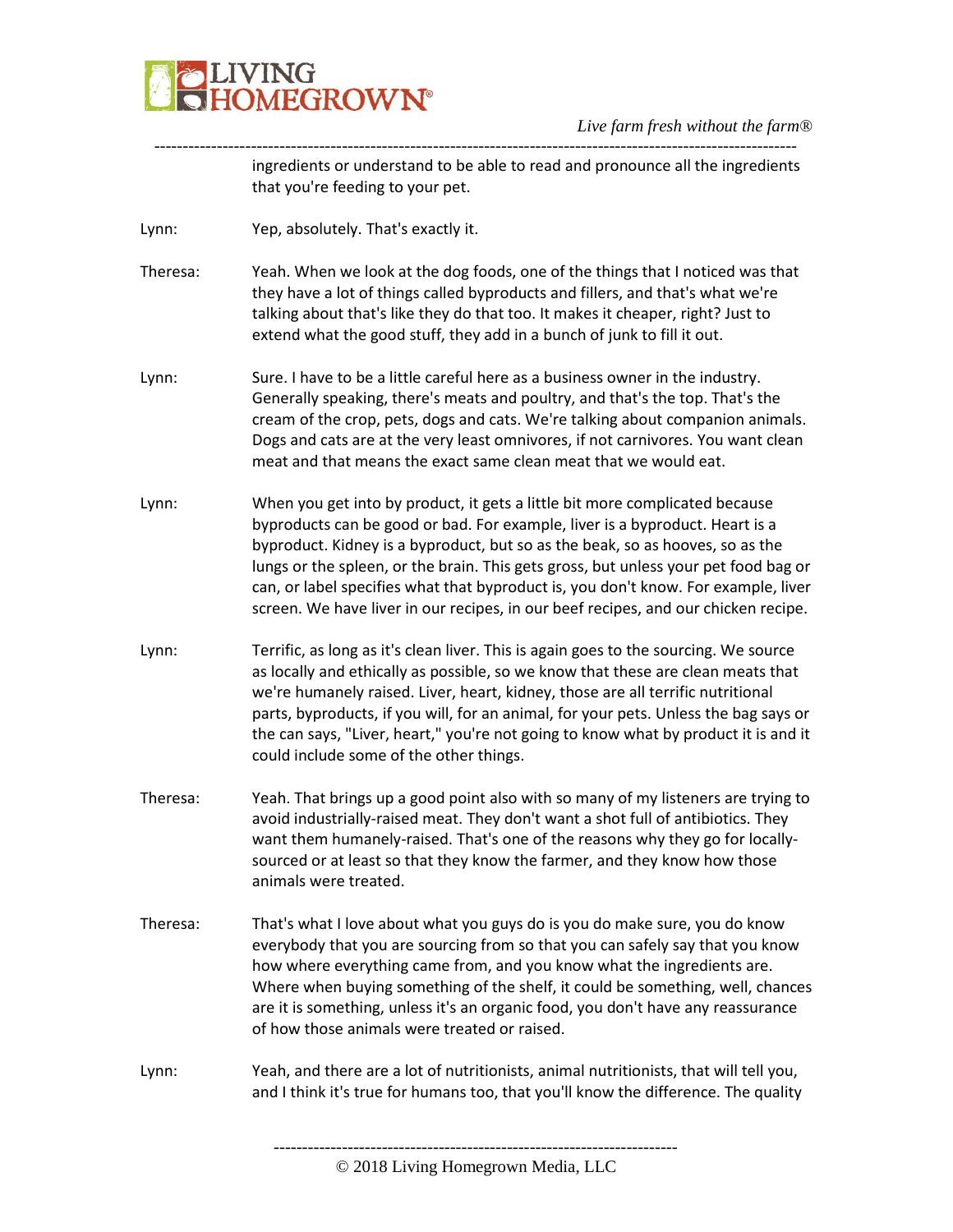

---------------------------------------------------------------------------------------------------------------- of the way the meat tastes, but also the quality of the protein for the animals. It's an obviously a much better protein source if it's local, if it's raised humanely, and pasture-raised, or grass-fed year round, so yeah. It's really the exact same thinking, the exact same mindset as with human food.

- Theresa: Yes, exactly, because the animals are healthier. They have better immune systems. They don't need intervention because they are raised in a healthier way. When we go back and we talk about some of the ingredients that you guys use in your products, what I loved was that you're listing things like, kale and carrots, and sweet potatoes, and things like that, even fruit, I think you include. What things do you ... Don't give me your secret recipe, but what things are you putting in? You have meat, but it is fruit and vegetables too, right?
- Lynn: Sure. We'll use anything from broccoli, kale, carrots, green beans, sweet potatoes, apples, blue berries, Swiss chard, summer squash. Those are some the ... Those aren't in all recipes, by the way. Those are in the multiple recipes that we make. Then, I mentioned before that we do a custom recipe. There are dogs out there, we worked with dogs primarily, but there are dogs out there that have food aversions or allergies to some ingredients.
- Lynn: From a veterinarian, we might get a recipe that has a test accompanied with it that says they can't have squash or allergic to squash. We'll make a custom recipe. In those recipes, we actually have one recipe with bananas. That's not local, but it's fresh. It's bananas and apples, and then that one's pork. Now, pork isn't one that we have on our menu of our five toppers, but it's one that we'll customize. Lamb, we worked with local lamb.
- Lynn: The custom recipes give us an opportunity to work with even more ingredients, local ingredients, and organic ingredients.
- Theresa: Well, that's really cool. Is that typically how some people find you is through their vets or if they have a holistic doctor that they get sent your way, or do you find most of your customers because you have a booth at the local farmers market?
- Lynn: Both. Really, both. I'd say we started out of famers market. That's how we got our first break here in Connecticut, four years ago, when we opened the business. We started at a farmers market in Westport, Connecticut, really one of the best markets I've ever attended. We did generate a lot of customers directly through that farmers market, and then subsequent farmers markets over the last few years. We have gone to veterinary offices and to veterinarians and introduced ourselves.
- Lynn: The ones that are savvy about food and food therapy, and nutrition, and who do recommend food for their patients to make, we'll make it for them if for some

<sup>-----------------------------------------------------------------------</sup> © 2018 Living Homegrown Media, LLC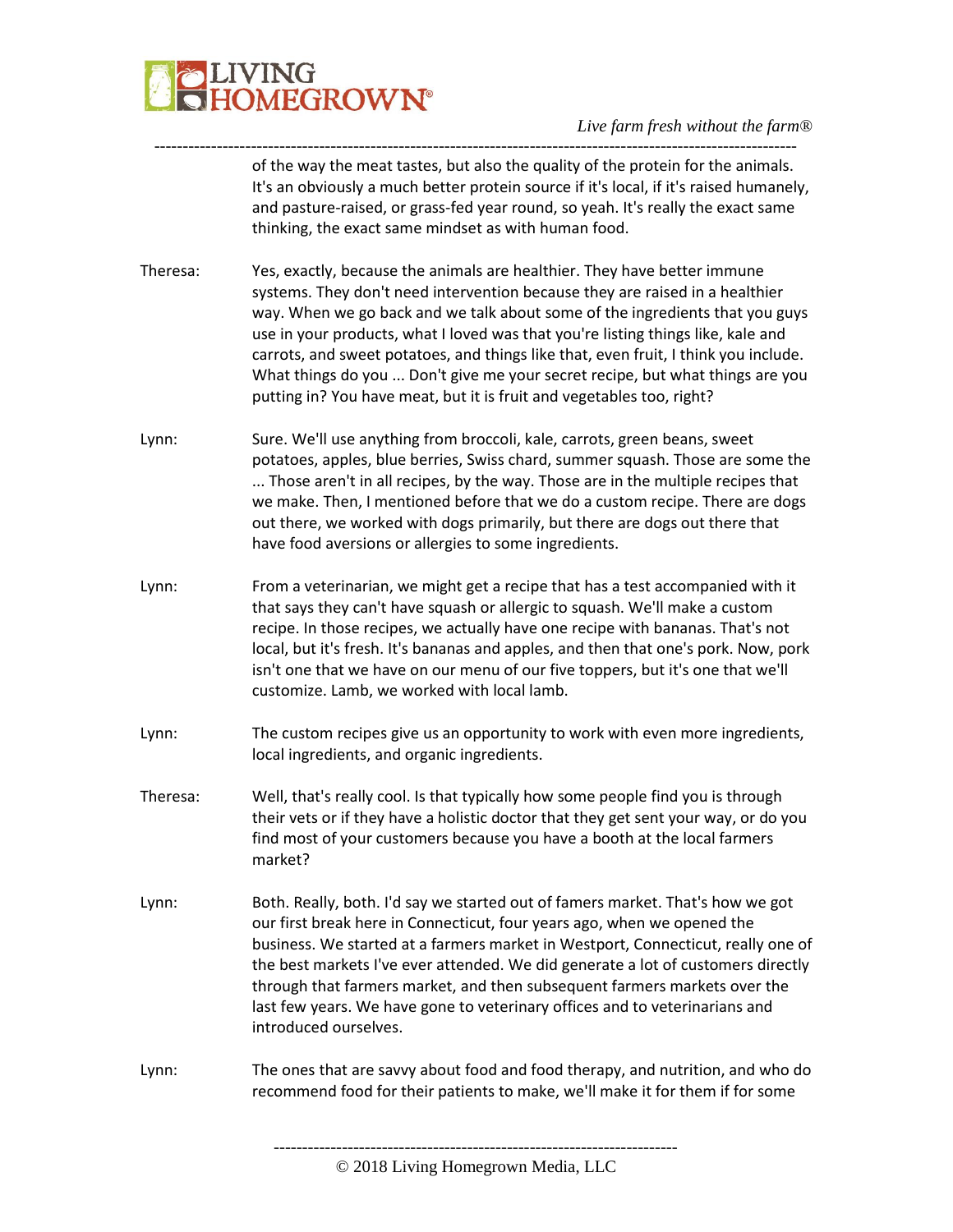

---------------------------------------------------------------------------------------------------------------- reason they're not able to and there's lot of reasons people don't want to. We actually have a large population of vegetarians who just don't want to deal with the meat. They'll come to us. They'll say, "You know what? I know my cat or my dog needs meat. I can't deal with it. Can you prepare this recipe?" and we do.

- Theresa: That's so nice. Yes, that's really nice because they know that that's a really solid protein for their pets, but they don't want to have to deal with it. That makes perfect sense, absolutely. Okay. One thing I haven't mentioned that I really want to bring up is the fact that you have a gardening background that's actually how we met, is because we were both garden writers, so I've known you for years and years.
- Theresa: You really come to the table with this understanding of fruits and vegetables. Paul is the chef who can put this altogether and I'm sure you help him too because you know the vegetables and the fruits so well. I just find out such an interesting combination. Do you find that you draw on your gardening background a lot in this new business?
- Lynn: Absolutely, I do. In fact, I would love to encourage people to grow their own ingredients if they are inclined to make some fresh food of their own, which they have to be careful about. Google is full of a lot of pet food recipes but you want to talk to your veterinarian before you embark on that journey, because there are ... You need to make sure that the dog or the cat has the proper nutrients. Yes, I would love for even if it's just snacking or a topper to dry food that they are currently feeding, I'd love to encourage people to grow their own carrots and spinach, and kale, and watermelon, and zucchini.
- Lynn: These are just an example of some foods that are really, really healthy that have huge nutritional benefits and low calorie, and not junk food. It's just a dog. Let me tell you, most dogs are not going to know the difference between you giving them a carrot as a snack and you giving them, God forbid, a milk bone. They just want you to give them something.
- Theresa: Yes, and they just know that they want something to eat. Especially, I have a chocolate lab, and she will do anything, I mean, anything for food. She just lives for food and she loves apples and carrots, and things like that. The biggest problem I have with her is that she harvests from my garden if she gets in there. If I let her out and I don't notice that someone left the gate open to the vegetable garden, I will find her sitting there picking tomatoes and picking some apples.
- Theresa: She jumps up on her hind legs and pulls the apples off the tree, and just has a field day in there. I always have to watch her really close when she goes out if someone forgot to close that gate. Boy, I'll have no tomatoes in no time. She doesn't care if they're green. She just knows they're delicious. I love that to be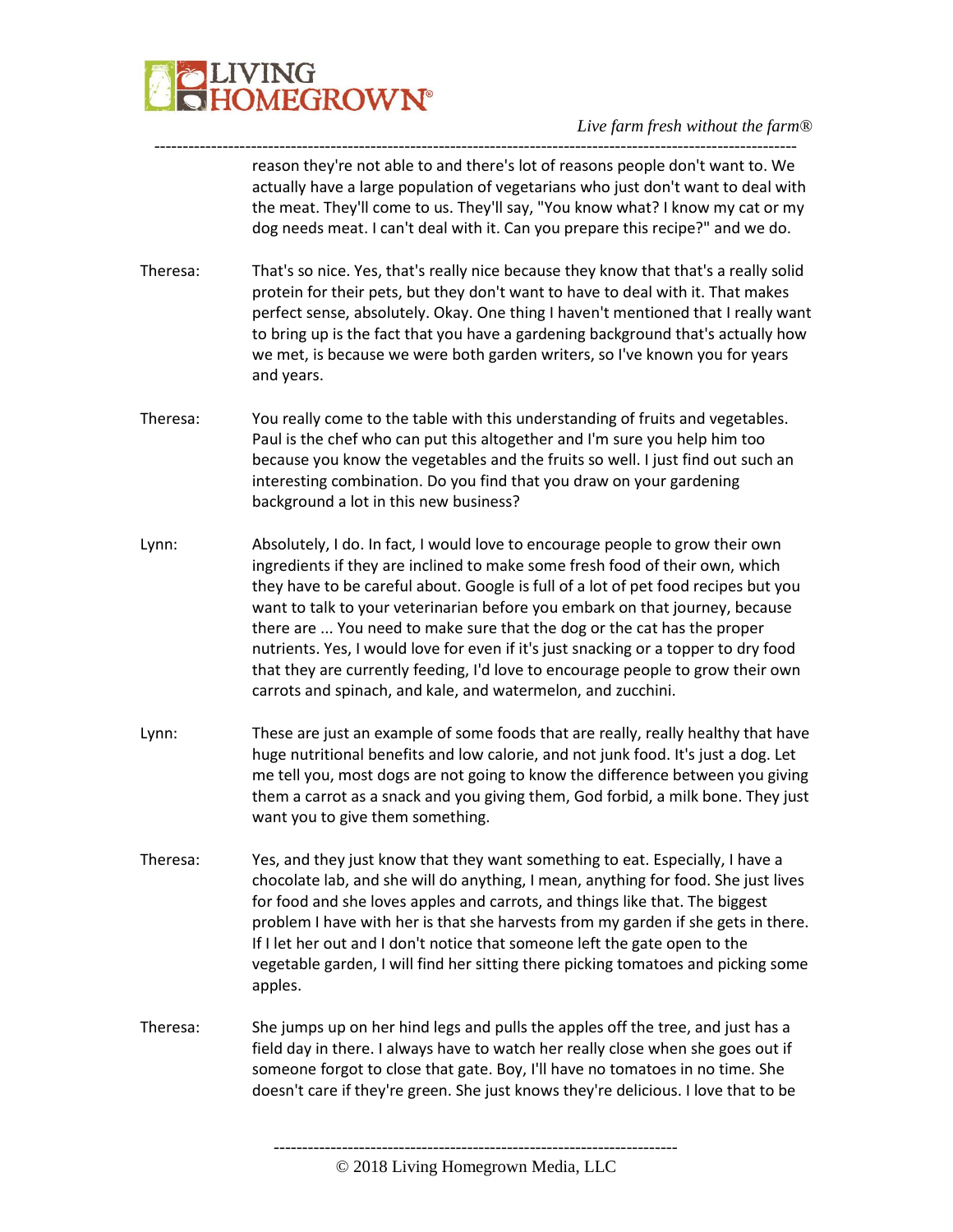

able to grow our own ingredients, and especially with snacks. You and I have talked before about how when we're using some of the snacks that you find at the grocery store or the pet store, t's like giving potato chips or any other junk food to your pet.

Theresa: If we are trying not to eat those things ourselves, it's such an easy thing to give them healthier snacks. That's great. You even have a recipe that we can make a … I think it's a zucchini biscuit, which I can link to in the show notes. I saw an article that you did and it was a biscuit that ... You said it was bland if you wanted to eat it yourself, but we could eat it ourselves if we wanted to.

-----------------------------------------------------------------------------------------------------------------

- Lynn: Yes.
- Theresa: Yes.
- Lynn: That's generally true. They are bland, but honestly, the dog cookies we make, I dip in hummus all the time. That combination of a nice hummus and peanut butter cookie is just terrific.
- Theresa: That sounds good.
- Lynn: Yeah. I do want to go back to something you just said about your dog, your own dog eating out of your garden, because not all foods are good. Not all human foods are good for your pets, and it's really, really important that people don't assume that just because we can eat it, they can eat it. That is so far from the truth and there's a list I can give you. We can just talk about it very briefly, a couple of them.
- Lynn: Never grapes, no onions, no raisins or currants, or chocolate is deadly. Even tomatoes, maybe winced, just a tiny bit when you said that, because some things in the nightshade family can be problematic.
- Theresa: That's so good to know. I should just say, I always ... That's what I'm watching for, is that she goes for the tomatoes, and of course, I don't want her to eat the tomatoes because they're my tomatoes. That's really good to know. She's only actually gotten a hold and actually eaten the whole thing before I reached it. Maybe a few times, a handful of times, but that's really good to know. Tomatoes definitely are a no-no for dogs.
- Lynn: Well, yeah. They're not fatal, but they're just not the healthiest, but some are. Raisins and grapes can cause kidney failure so you just don't want to go there. I think it would be probably be helpful for me to give you a list of that to put in the show notes.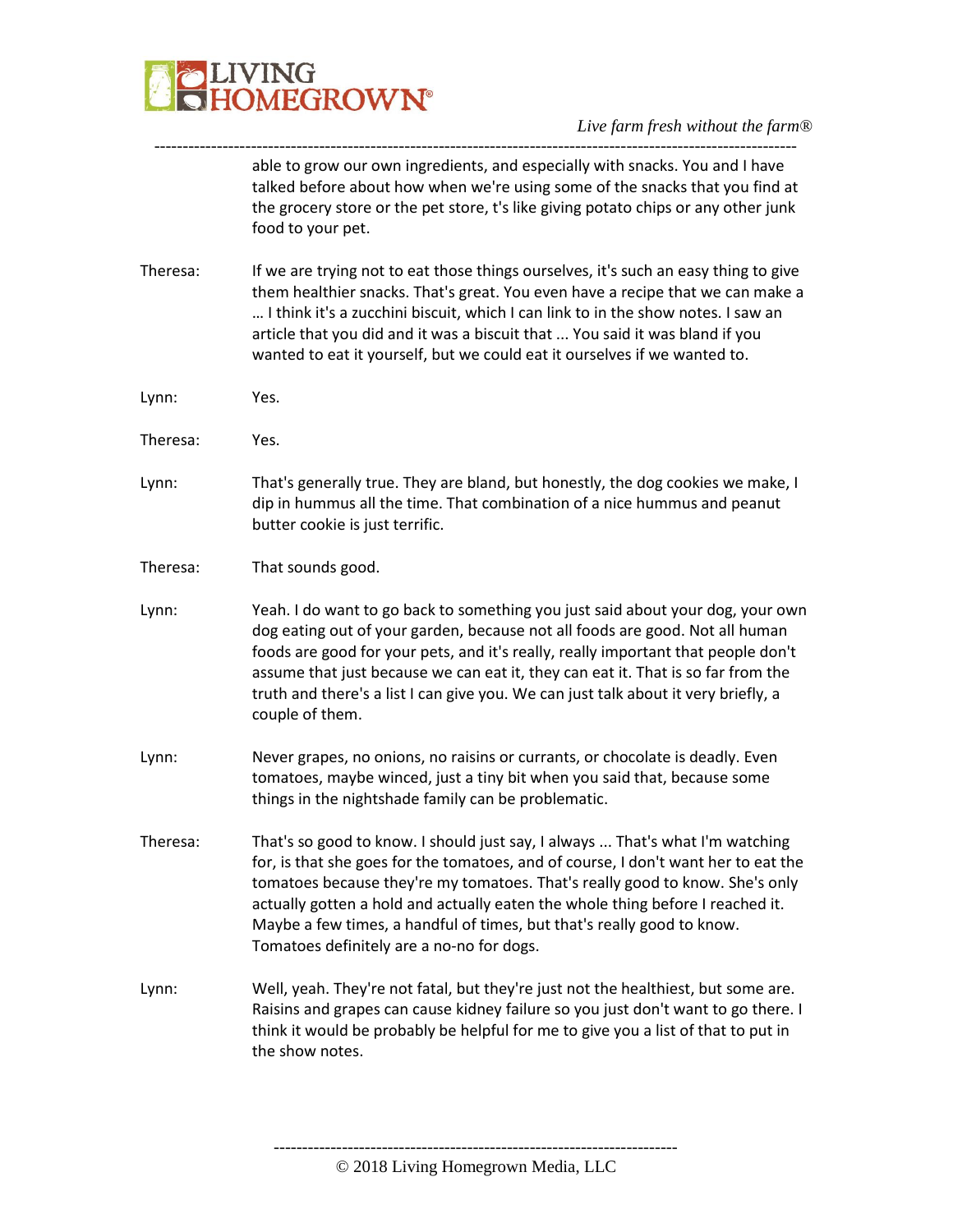# **BELIVING**<br>**BELIVING**<br> **BELIVING**

| Theresa: | Yeah, that would be great. Let's do that. I'm glad you said something. Definitely,<br>yeah. I know apples are good and that carrots are good, and also sweet<br>potatoes. I know you talked about sweet potatoes a lot. They're okay also?                                                                                                                                                                                                                                                          |
|----------|-----------------------------------------------------------------------------------------------------------------------------------------------------------------------------------------------------------------------------------------------------------------------------------------------------------------------------------------------------------------------------------------------------------------------------------------------------------------------------------------------------|
| Lynn:    | Apples though, the seeds have arsenic, or I think its arsenic. Apples have to be<br>corked, same with pears. You know they're good for them, for your pet, but<br>they can't eat the seed. It does get a little complicated. The last thing I want to<br>do is to have everyone just have all of their dogs and cats eating all of the foods<br>that we eat. It is important to know what some of the foods that are better for<br>them than others. Then, some of them that are clearly poisonous. |
| Lynn:    | One thing I'd really like to mention about poisons is Xylitol, which is in a lot of<br>peanut butters. That's a fake sugar. That is deadly. A lot of people will make<br>peanut butter cookies. If you're going to do that, because dogs love peanut<br>butter, or they'll just give them a tablespoon of peanut butter, no problem, so<br>long as it is 100% preferably organic peanut butter. No salt, no sugar, no Xylitol,<br>God forbid. It is important to know the limitations too.          |
| Theresa: | Yeah, that's really a good one. We only have in our house, we only have organic<br>peanut butter, and I do know that peanut butter is loved by dogs, but that's so<br>important because if you buy the really cheaply stuff that has a lot of sugar, I'm<br>sure it has that in there. I won't say the brand name but I'm sure that some of<br>the real cheaply ones that are, that maybe I grew up with as a kid, are not the<br>ones that you want to have.                                       |
| Theresa: | Luckily, the listeners here mostly are organic or going for organic, but that's a<br>really important thing because peanut butter, I know dogs love peanut butter.<br>That's good.                                                                                                                                                                                                                                                                                                                  |
| Lynn:    | Yes, we do.                                                                                                                                                                                                                                                                                                                                                                                                                                                                                         |
| Theresa: | Well, I would love to talk real quick about some of the things that you guys offer<br>that you ship, because now someone is listening to this and they are probably<br>saying, "Well, I know you don't typically ship your fresh dog food." If someone<br>was interested in biscuits, that's something that you do ship.                                                                                                                                                                            |
| Lynn:    | Sure.                                                                                                                                                                                                                                                                                                                                                                                                                                                                                               |
| Theresa: | Yeah.                                                                                                                                                                                                                                                                                                                                                                                                                                                                                               |
| Lynn:    | Yes, we do. We do two things right now for treats. One is a pumpkin peanut<br>butter, gluten-free pumpkin peanut butter dog cookie, and the other is a<br>dehydrated sweet potato chew or chip. Yes, we're happy to ship those. Those<br>are easy because you don't need any dry ice or any special refrigeration,<br>whereas our food is freshly made, and then frozen.                                                                                                                            |
|          |                                                                                                                                                                                                                                                                                                                                                                                                                                                                                                     |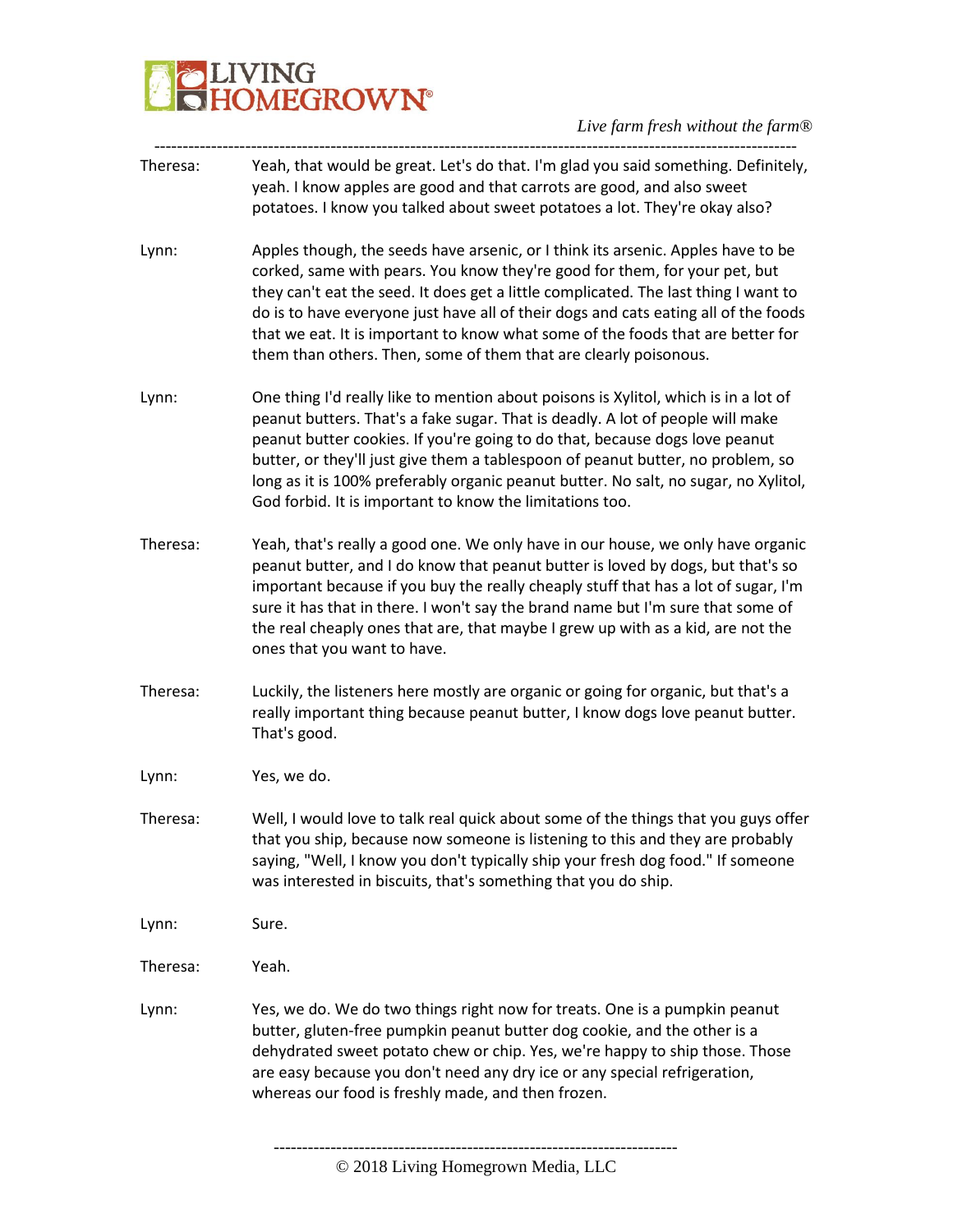

| Lynn:    | To ship that, we can ship in our area which we consider the northeast up down<br>to maybe South Carolina within two days as long as it reaches someone within<br>two days, that's fine. It will still be frozen or at least partially frozen. Anywhere<br>beyond that, we would easily recommend another company that does<br>something similar to what we do or we would ask that you pay overnight<br>shipping, which can get prohibitive.                     |
|----------|------------------------------------------------------------------------------------------------------------------------------------------------------------------------------------------------------------------------------------------------------------------------------------------------------------------------------------------------------------------------------------------------------------------------------------------------------------------|
| Theresa: | Yeah, exactly. Well, let's talk about that real quick. If someone is going, "Man, I<br>would love to do this but how in the world would I find a company near me?"<br>Maybe they live in California or Los Angeles, like I do. Now, I know here in Los<br>Angeles, there are companies that do this, but if you're somewhere in the<br>Midwest or if you're some place, or you're outside of a city, how do you<br>People go about finding a company like yours? |
| Lynn:    | Well, not to promote the competitors, but since all  What is it? The rising tide<br>lifts all boats, and our goal is healthy pets, right? There are a number of boxed<br>subscription pet food services that run like on the Blue Apron model, or those<br>models, and they will ship throughout the country.                                                                                                                                                    |
| Theresa: | That's cool. Okay. If they just do some Google searching and foresee what might<br>be local that they could get, then they could also look into something like that?                                                                                                                                                                                                                                                                                             |
| Lynn:    | Sure.                                                                                                                                                                                                                                                                                                                                                                                                                                                            |
| Theresa: | They can still do snacks like what we talked about with the vegetables if they<br>wanted to avoid the treats that you might get at the store. They could still do<br>treats themselves?                                                                                                                                                                                                                                                                          |
| Lynn:    | Sure. With a little research and some smart and some savvy, you can find<br>reputable sources on Google. I really emphasize reputable. You want to look for<br>someone who's got some background in nutrition and those people do<br>frequently publish recipes and those can be healthy recipes. You have your<br>mom and pop people that just will put anything out there and I would just be<br>careful of those.                                             |
| Lynn:    | If you wanted to make your own treats, there are plenty of really healthy<br>recipes out there. We're going to post one.                                                                                                                                                                                                                                                                                                                                         |
| Theresa: | Yes.                                                                                                                                                                                                                                                                                                                                                                                                                                                             |
| Lynn:    | Honestly, sometimes making something as simple as freezing some yogurt with<br>a little dollop of peanut butter and a blueberry in your own freezer during the<br>hot summer especially, is a terrific treat. I make goat milk kefir for my dog all the<br>time. Then, I freeze them in ice cubes with a blueberry, and a little bit of peanut<br>butter, and he loves them.                                                                                     |
|          |                                                                                                                                                                                                                                                                                                                                                                                                                                                                  |